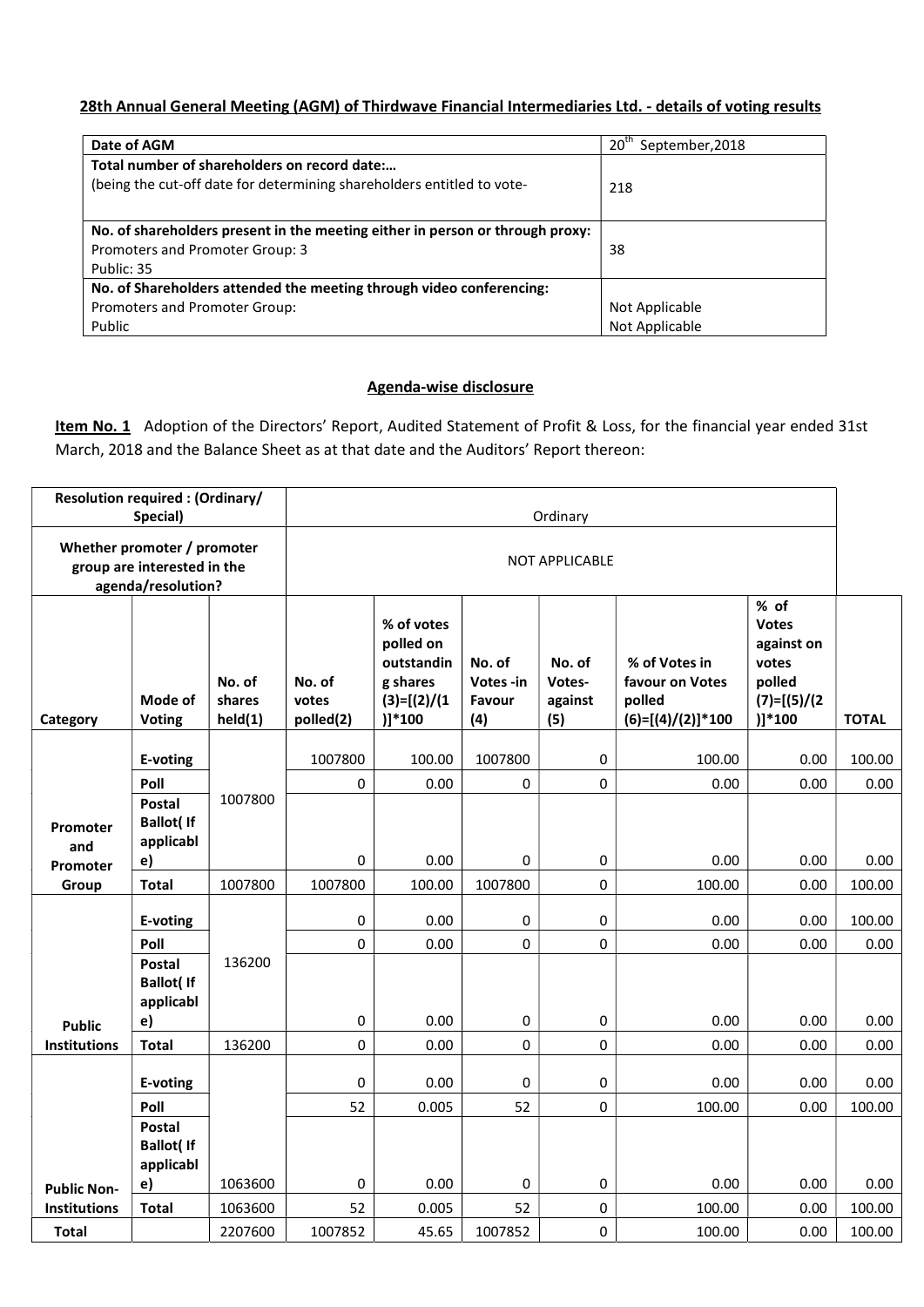## Item No. 2: Re-appointment of Mrs. Suman Agarwal as Director of the Company

|                             | <b>Resolution required: (Ordinary/</b><br>Special)                               |                             |                              |                                                                                 |                                      | Ordinary                           |                                                                   |                                                                                  |              |
|-----------------------------|----------------------------------------------------------------------------------|-----------------------------|------------------------------|---------------------------------------------------------------------------------|--------------------------------------|------------------------------------|-------------------------------------------------------------------|----------------------------------------------------------------------------------|--------------|
|                             | Whether promoter / promoter<br>group are interested in the<br>agenda/resolution? |                             | <b>NOT APPLICABLE</b>        |                                                                                 |                                      |                                    |                                                                   |                                                                                  |              |
| Category                    | Mode of<br><b>Voting</b>                                                         | No. of<br>shares<br>held(1) | No. of<br>votes<br>polled(2) | % of votes<br>polled on<br>outstandin<br>g shares<br>$(3)=[(2)/(1)$<br>$)]*100$ | No. of<br>Votes -in<br>Favour<br>(4) | No. of<br>Votes-<br>against<br>(5) | % of Votes in<br>favour on Votes<br>polled<br>$(6)=[(4)/(2)]*100$ | % of<br><b>Votes</b><br>against on<br>votes<br>polled<br>$(7)=[(5)/(2$<br>)]*100 | <b>TOTAL</b> |
|                             | E-voting                                                                         |                             | 1007800                      | 100.00                                                                          | 1007800                              | 0                                  | 100.00                                                            | 0.00                                                                             | 100.00       |
|                             | Poll                                                                             |                             | 0                            | 0.00                                                                            | 0                                    | $\mathbf 0$                        | 0.00                                                              | 0.00                                                                             | 0.00         |
| Promoter<br>and<br>Promoter | <b>Postal</b><br><b>Ballot</b> (If<br>applicabl<br>e)                            | 1007800                     | 0                            | 0.00                                                                            | 0                                    | 0                                  | 0.00                                                              | 0.00                                                                             | 0.00         |
| Group                       | <b>Total</b>                                                                     | 1007800                     | 1007800                      | 100.00                                                                          | 1007800                              | $\mathbf 0$                        | 100.00                                                            | 0.00                                                                             | 100.00       |
|                             | E-voting                                                                         |                             | 0                            | 0.00                                                                            | 0                                    | 0                                  | 0.00                                                              | 0.00                                                                             | 100.00       |
|                             | Poll                                                                             |                             | 0                            | 0.00                                                                            | $\pmb{0}$                            | $\pmb{0}$                          | 0.00                                                              | 0.00                                                                             | 0.00         |
| <b>Public</b>               | Postal<br><b>Ballot</b> (If<br>applicabl<br>e)                                   | 136200                      | 0                            | 0.00                                                                            | $\pmb{0}$                            | 0                                  | 0.00                                                              | 0.00                                                                             | 0.00         |
| <b>Institutions</b>         | <b>Total</b>                                                                     | 136200                      | 0                            | 0.00                                                                            | $\pmb{0}$                            | $\pmb{0}$                          | 0.00                                                              | 0.00                                                                             | 0.00         |
|                             | E-voting                                                                         |                             | 0                            | 0.00                                                                            | 0                                    | 0                                  | 0.00                                                              | 0.00                                                                             | 0.00         |
|                             | Poll                                                                             |                             | 52                           | 0.005                                                                           | 52                                   | $\mathbf 0$                        | 100.00                                                            | 0.00                                                                             | 100.00       |
|                             | Postal<br><b>Ballot</b> (If<br>applicabl                                         |                             |                              |                                                                                 |                                      |                                    |                                                                   |                                                                                  |              |
| <b>Public Non-</b>          | e)                                                                               | 1063600                     | 0                            | 0.00                                                                            | $\pmb{0}$                            | 0                                  | 0.00                                                              | 0.00                                                                             | 0.00         |
| <b>Institutions</b>         | <b>Total</b>                                                                     | 1063600                     | 52                           | 0.005                                                                           | 52                                   | 0                                  | 100.00                                                            | 0.00                                                                             | 100.00       |
| <b>Total</b>                |                                                                                  | 2207600                     | 1007852                      | 45.65                                                                           | 1007852                              | $\pmb{0}$                          | 100.00                                                            | 0.00                                                                             | 100.00       |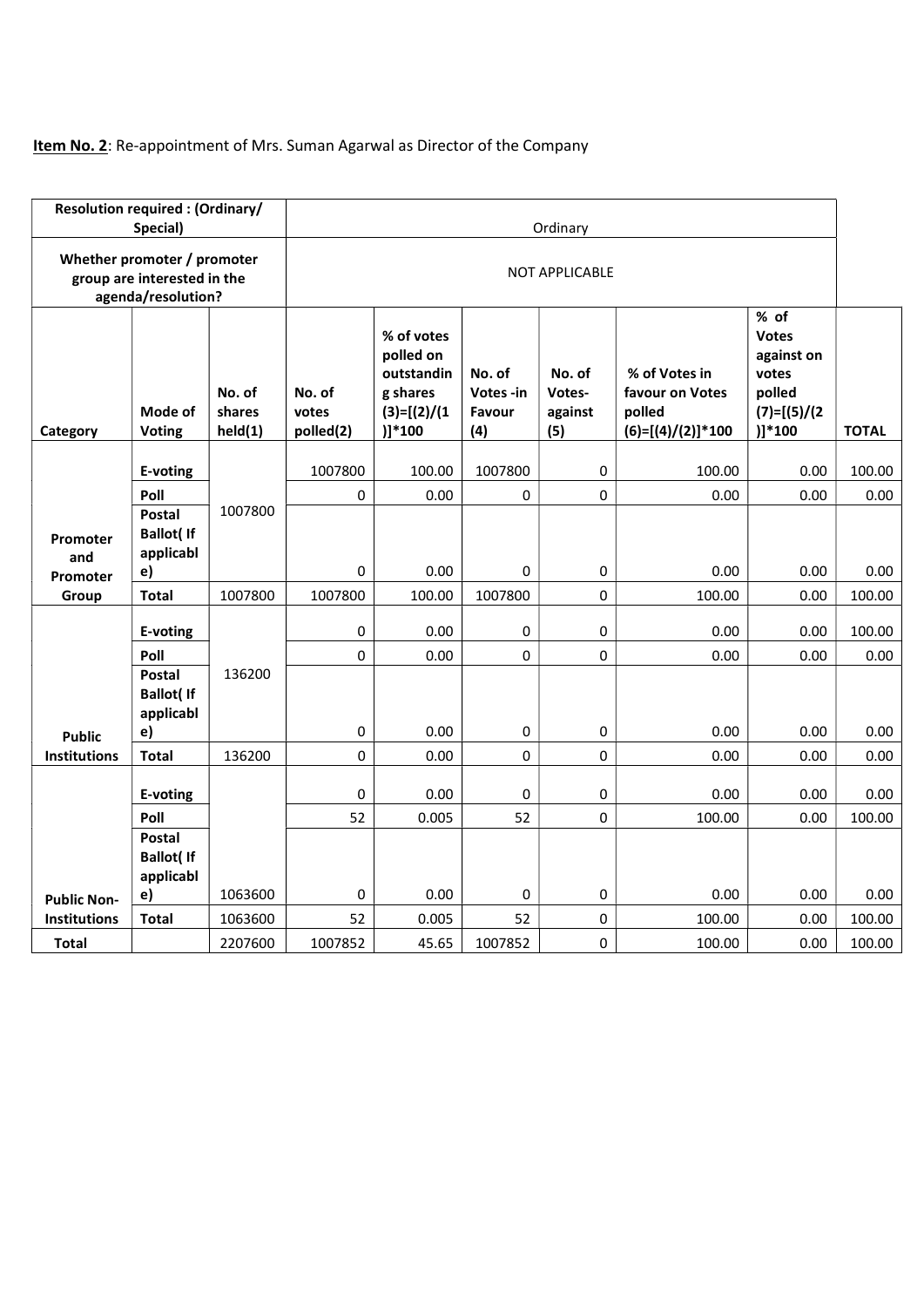Item No. 3: Ratify appointment of M/s. M. L. Kansal & Co. (FRN-312185E), Chartered Accountants, as Statutory Auditors of the Company

|                     | <b>Resolution required: (Ordinary/</b><br>Special)                               |                             |                              |                                                                                 |                                      | Ordinary                           |                                                                   |                                                                                     |              |
|---------------------|----------------------------------------------------------------------------------|-----------------------------|------------------------------|---------------------------------------------------------------------------------|--------------------------------------|------------------------------------|-------------------------------------------------------------------|-------------------------------------------------------------------------------------|--------------|
|                     | Whether promoter / promoter<br>group are interested in the<br>agenda/resolution? |                             | <b>NOT APPLICABLE</b>        |                                                                                 |                                      |                                    |                                                                   |                                                                                     |              |
| Category            | Mode of<br><b>Voting</b>                                                         | No. of<br>shares<br>held(1) | No. of<br>votes<br>polled(2) | % of votes<br>polled on<br>outstandin<br>g shares<br>$(3)=[(2)/(1)$<br>$)]*100$ | No. of<br>Votes -in<br>Favour<br>(4) | No. of<br>Votes-<br>against<br>(5) | % of Votes in<br>favour on Votes<br>polled<br>$(6)=[(4)/(2)]*100$ | % of<br><b>Votes</b><br>against on<br>votes<br>polled<br>$(7)=[(5)/(2)$<br>$)]*100$ | <b>TOTAL</b> |
|                     | E-voting                                                                         |                             | 1007800                      | 100.00                                                                          | 1007800                              | 0                                  | 100.00                                                            | 0.00                                                                                | 100.00       |
|                     | Poll                                                                             |                             | 0                            | 0.00                                                                            | $\pmb{0}$                            | $\mathbf 0$                        | 0.00                                                              | 0.00                                                                                | 0.00         |
| Promoter<br>and     | Postal<br><b>Ballot(If</b><br>applicabl                                          | 1007800                     |                              |                                                                                 |                                      |                                    |                                                                   |                                                                                     |              |
| Promoter            | e)                                                                               |                             | 0                            | 0.00                                                                            | 0                                    | $\pmb{0}$                          | 0.00                                                              | 0.00                                                                                | 0.00         |
| Group               | <b>Total</b>                                                                     | 1007800                     | 1007800                      | 100.00                                                                          | 1007800                              | 0                                  | 100.00                                                            | 0.00                                                                                | 100.00       |
|                     | E-voting                                                                         |                             | 0                            | 0.00                                                                            | 0                                    | 0                                  | 0.00                                                              | 0.00                                                                                | 100.00       |
|                     | Poll                                                                             |                             | $\pmb{0}$                    | 0.00                                                                            | $\pmb{0}$                            | $\pmb{0}$                          | 0.00                                                              | 0.00                                                                                | 0.00         |
| <b>Public</b>       | <b>Postal</b><br><b>Ballot</b> ( If<br>applicabl<br>e)                           | 136200                      | $\pmb{0}$                    | 0.00                                                                            | 0                                    | $\pmb{0}$                          | 0.00                                                              | 0.00                                                                                | 0.00         |
| <b>Institutions</b> | <b>Total</b>                                                                     | 136200                      | $\mathbf 0$                  | 0.00                                                                            | 0                                    | $\mathbf 0$                        | 0.00                                                              | 0.00                                                                                | 0.00         |
|                     | E-voting                                                                         |                             | 0                            | 0.00                                                                            | 0                                    | 0                                  | 0.00                                                              | 0.00                                                                                | 0.00         |
|                     | Poll                                                                             |                             | 52                           | 0.005                                                                           | 52                                   | $\mathbf 0$                        | 100.00                                                            | 0.00                                                                                | 100.00       |
|                     | Postal<br><b>Ballot</b> ( If<br>applicabl                                        |                             |                              |                                                                                 |                                      |                                    |                                                                   |                                                                                     |              |
| <b>Public Non-</b>  | e)                                                                               | 1063600                     | $\pmb{0}$                    | 0.00                                                                            | 0                                    | 0                                  | 0.00                                                              | 0.00                                                                                | 0.00         |
| <b>Institutions</b> | <b>Total</b>                                                                     | 1063600                     | 52                           | 0.005                                                                           | 52                                   | $\mathbf 0$                        | 100.00                                                            | 0.00                                                                                | 100.00       |
| <b>Total</b>        |                                                                                  | 2207600                     | 1007852                      | 45.65                                                                           | 1007852                              | 0                                  | 100.00                                                            | 0.00                                                                                | 100.00       |